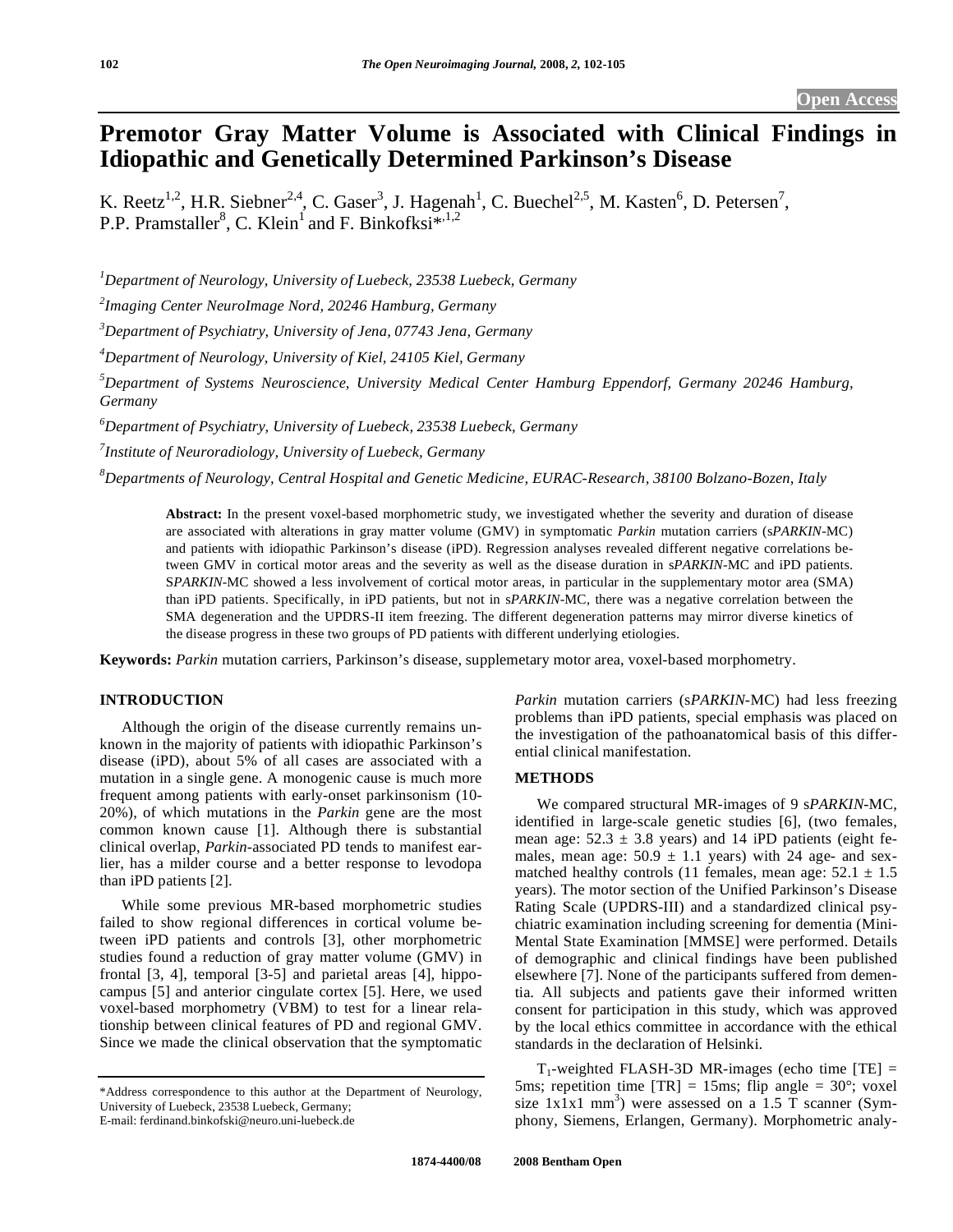ses were performed using SPM2 software (FIL, London, www.fil.ion.ucl.ac.uk/spm) and the modified VBM protocol. Details of the VBM procedure are described elsewhere [8].

 VBM employed a categorical comparison between patients and controls (ANOVA; GMV threshold: 0.25) as well as simple regression analyses with motor scores and disease duration as explanatory variables. We hypothesized that regional changes in GMV would occur primarily in the supplementary motor area (SMA), primary motor cortex (M1) and premotor cortex (PMC). Given our *a-priori* hypothesis, we applied a region-of-interest analysis for voxels within these primary and premotor areas using the WFU-PickAtlas (ANSIR, Wake Forest University) as anatomical reference. The statistical threshold was set at  $pFDR < 0.05$  after correction for whole brain volume. For region-of-interest analysis, small volume correction (SVC) was applied using a spherical volume of 8 mm.

# **RESULTS**

 While mean UPDRS-III scores were matched between groups (sPARKIN-MC = 22.0  $\pm$  4.3; iPD patients = 22.7  $\pm$ 3.3;  $t$ -test:  $p = 0.89$ ), the item "freezing" in the UPDRS-II showed trend towards a difference: s*PARKIN-*MC reached a median of 0.50 (range: 0–1) and iPD patients of 1.00 (range: 0–3; Wilcoxon-test  $p = 0.06$ ). There was no difference in mean disease duration, defined as time from symptom onset, between groups ( $s$ PARKIN-MC = 14  $\pm$  3.1 years vs. iPDpatients =  $12.1 \pm 1.0$  years; *t*-test:  $p = 0.49$ ).

 Voxel-by-voxel comparison of cortical GMV revealed no significant differences between s*PARKIN-*MC, iPD patients, and age- and sex-matched healthy controls. Within-group regression analysis showed an inverse linear relationship between total UPDRS-III scores and regional GMV in left SMA, left M1, right ventral PMC and bilateral dorsal PMC in iPD patients (Table **1**). In s*PARKIN-*MC only the dorsal

**Table 1. Coordinates and Gray Matter Values for Cortical Motor Areas in s***PARKIN-***MC and iPD Patients** 

| Region                                    | <b>Side</b>              | <b>MNI</b> Coordinates in mm |                          |                          | <b>T-Value</b>           | Z-Score                  | pFDR (SVC)               |
|-------------------------------------------|--------------------------|------------------------------|--------------------------|--------------------------|--------------------------|--------------------------|--------------------------|
|                                           |                          | $\boldsymbol{\mathrm{X}}$    | $\mathbf y$              | $\mathbf z$              |                          |                          |                          |
| Regression analysis with UPDRSIII         |                          |                              |                          |                          |                          |                          |                          |
| $a)$ sPARKIN-MC                           |                          |                              |                          |                          |                          |                          |                          |
| <b>SMA</b>                                | $\overline{a}$           | $\overline{a}$               | $\mathcal{L}$            | $\overline{a}$           | $\overline{\phantom{a}}$ | $\overline{a}$           | $\overline{a}$           |
| $\mathrm{dPMC}$                           | ${\bf R}$                | 22                           | $-7$                     | 60                       | 7.76                     | 4.04                     | 0.009                    |
| $\mathrm{dPMC}$                           | $\mathbf L$              | $-26$                        | $-12$                    | 61                       | 6.38                     | 3.70                     | 0.015                    |
| b) iPD patients                           |                          |                              |                          |                          |                          |                          |                          |
| <b>SMA</b>                                | $\mathbf L$              | $-3$                         | $\overline{4}$           | 60                       | 4.59                     | 3.42                     | 0.048                    |
| M1                                        | $\mathbf L$              | $-63$                        | $-6$                     | $27\,$                   | 4.35                     | 3.31                     | 0.021                    |
| ${\tt vPMC}$                              | $\mathbb{R}$             | 64                           | $\,8\,$                  | 19                       | 5.57                     | 3.84                     | 0.014                    |
| $\mathrm{dPMC}$                           | ${\mathbb R}$            | 31                           | $10\,$                   | 63                       | 4.96                     | 3.59                     | 0.031                    |
| $\mathrm{dPMC}$                           | $\mathbf L$              | $-63$                        | $-5$                     | $28\,$                   | 4.86                     | 3.55                     | 0.019                    |
| Regression analysis with freezing score   |                          |                              |                          |                          |                          |                          |                          |
| a) sPARKIN-MC                             |                          |                              |                          |                          |                          |                          |                          |
| <b>SMA</b>                                | $\bar{\phantom{a}}$      | $\overline{\phantom{a}}$     | $\overline{\phantom{a}}$ | $\overline{a}$           | $\overline{\phantom{a}}$ | $\overline{\phantom{a}}$ | $\frac{1}{2}$            |
| b) iPD patients                           |                          |                              |                          |                          |                          |                          |                          |
| <b>SMA</b>                                | L                        | $-2$                         | $\overline{4}$           | 66                       | 6.92                     | 4.31                     | 0.002                    |
| <b>SMA</b>                                | ${\bf L}$                | $-6$                         | 24                       | 61                       | 5.06                     | 3.63                     | 0.023                    |
| Regression analysis with disease duration |                          |                              |                          |                          |                          |                          |                          |
| a) sPARKIN-MC                             |                          |                              |                          |                          |                          |                          |                          |
| $\operatorname{SMA}$                      | $\overline{\phantom{a}}$ | $\overline{\phantom{a}}$     | $\bar{\phantom{a}}$      | $\overline{\phantom{a}}$ | $\overline{\phantom{a}}$ | $\overline{\phantom{a}}$ | $\overline{\phantom{a}}$ |
| b) iPD patients                           |                          |                              |                          |                          |                          |                          |                          |
| <b>SMA</b>                                | $\mathbf L$              | $-18$                        | $-8$                     | 65                       | 3.95                     | 3.10                     | 0.046                    |
| M1                                        | ${\bf R}$                | 24                           | $-28$                    | 63                       | 4.92                     | 3.58                     | 0.031                    |
| dPMC                                      | $\mathbf L$              | $-45$                        | $-10$                    | 39                       | 4.92                     | 3.58                     | 0.015                    |

dPMC: dorsal premotor cortex, vPMC: ventral premotor cortex M1: primary motor cortex, SMA: supplementary motor area.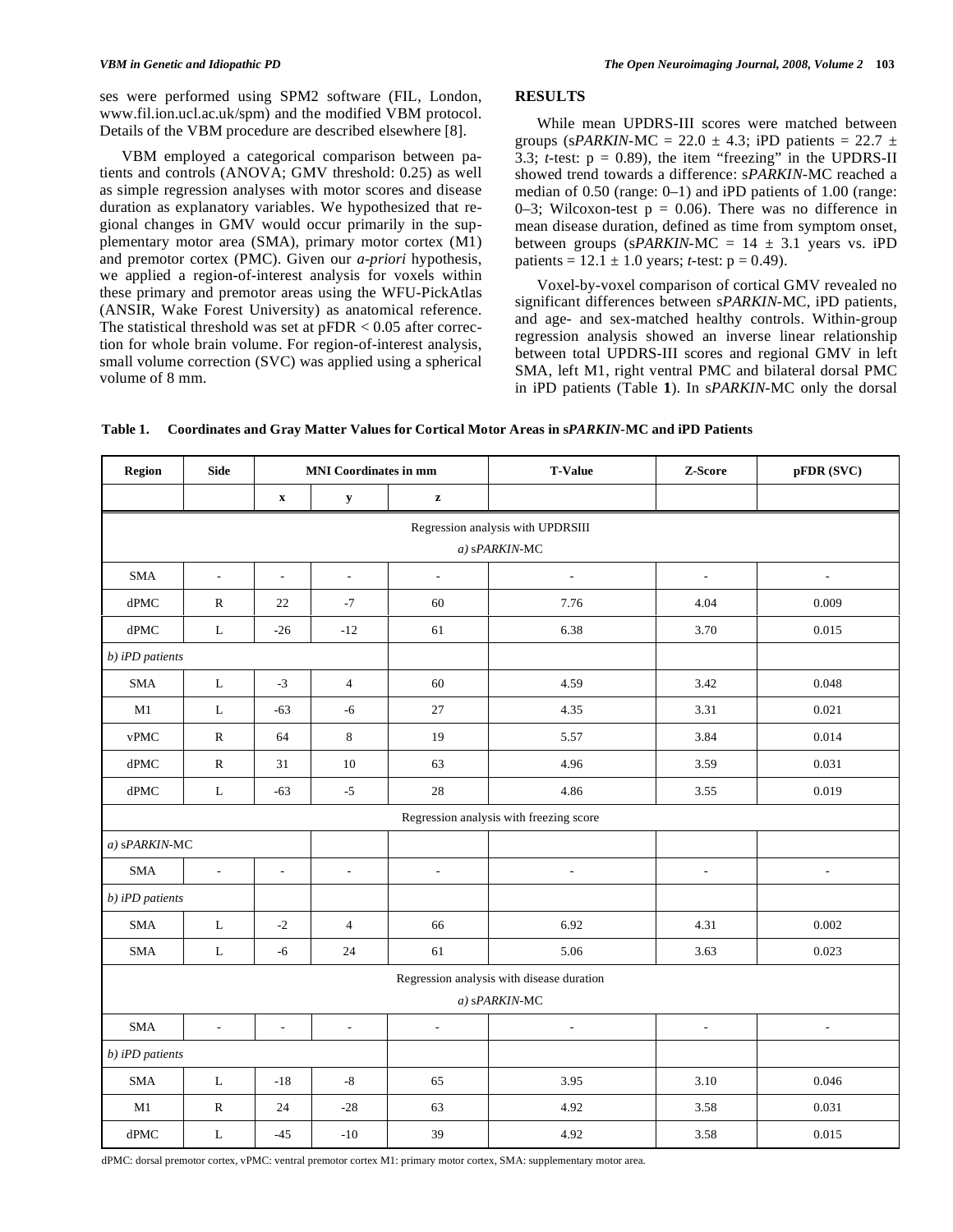PMC showed a bilateral decrease in GMV with increasing UPDRS-III scores. When correlating the morphometric data with the clinicial UPDRS-II item which scores "freezing", regression analysis revealed a linear GMV decrease with freezing in the left SMA (as well as a trend in the right SMA) in the iPD group (Table **1**, Fig. **1**) but not in the s*PARKIN-*MC group. When using mean disease duration as explanatory variable, a linear decrease in GMV with disease duration was found in left dorsal PMC, right M1 and left SMA, again only in iPD patients (Table **1**).

 The clinical regression analysis with the freezing item, obtained from the UPDRS-II revealed a decrease in GMV in the SMA in iPD patients (none in *sPARKIN*-MC). On the right side the negative correlation plot of the regression analysis between the freezing item (UPDRS-II) and the decrease in grey matter density in the SMA ( $x = -2$ ,  $y = 4$ ,  $z =$ 66, Z = 4.31, pFDR = 0.002, R = 0.89) in iPD patients is displayed (for better visualisation a threshold  $p < 0.05$  was used).

#### **DISCUSSION**

 Using whole-brain VBM, we found a gradual reduction in GMV in cortical motor areas that shows a linear relation to the severity of individual motor symptoms and duration of disease in iPD patients. This linear relationship between motor symptoms and cortical VBM was less pronounced in the s*PARKIN-*MC group, especially in the SMA. This may represent an anatomical correlate of the clinical observation that s*PARKIN-*MC have slower progression of disease and show less freezing problems than iPD patients [6].

 In s*PARKIN-*MC, a linear decrease in GMV with the severity of motor symptoms was only significant in the dorsal PMC, and there was no clear relationship between GMV in motor cortical areas and disease duration. The weaker relationship between cortical GMV and clinical features of PD might indicate that cortical motor structures are less affected by neurodegeneration in s*PARKIN-*MC than in iPD patients. A relative sparing of cortical motor areas might at least partially account for the slower and more symmetric onset of symptoms, the better response to L-Dopa and the generally favourable outcome in s*PARKIN-*MC [6].

 Only patients with iPD displayed a linear reduction in GMV with the severity of motor symptoms in the rostral SMA. They also had more freezing problems than s*PARKIN-*MC, and showed a linear decrease in GMV in the SMA depending on the individual freezing score. These observations tie in with current concepts of the role of the SMA in motor dysfunction in iPD, especially freezing. The SMA belongs to the mesial initiation motor system, whereas the lateral premotor areas are part of the lateral integrative motor system [9]. A malfunction of the mesial motor areas in iPD patients have been reported in several electrophysiological and neuroimaging studies, and may constitute a functional correlate for the difficulties to initiate movements internally and to the clinically observed freezing problems in iPD patients. A decreased activity of the rostral SMA, anterior cingulate cortex, and lateral prefrontal cortex was found in iPD patients during the execution of free chosen hand [10] or complex finger movements [11] as demonstrated by PET and functional MRI. Accordingly, electroencephalographic (EEG) studies showed a relative "deactivation" of the fronto-central cortex in the preparation phase of finger movements [12] and a shortened period of pre-movement desynchronisation in the alpha- and beta-frequency bands [13] in iPD patients. These results have been interpreted as evidence for a deficient activity of the SMA *via* the medial premotor basal ganglia loop in untreated iPD patients.

 A correlation between the degeneration of the lateral PMC and the severity of motor symptoms was found in both groups of patients. The dorsal PMC is supposed to play a crucial role in the preparation of externally triggered movements (e.g. through sensory stimuli) [14], and therefore it seems to be predominantly active during the planning and execution of sensory guided movements [15]. Event related EEG studies showed a movement related increase in activity of the dorsal PMC in PD patients [12]. Also in PET and functional MRI studies, an increased activity of the dorsal PMC could be observed during sequential finger movements



**Fig. (1).** Clinical correlation between the UPDRS-II freezing item in iPD patients.